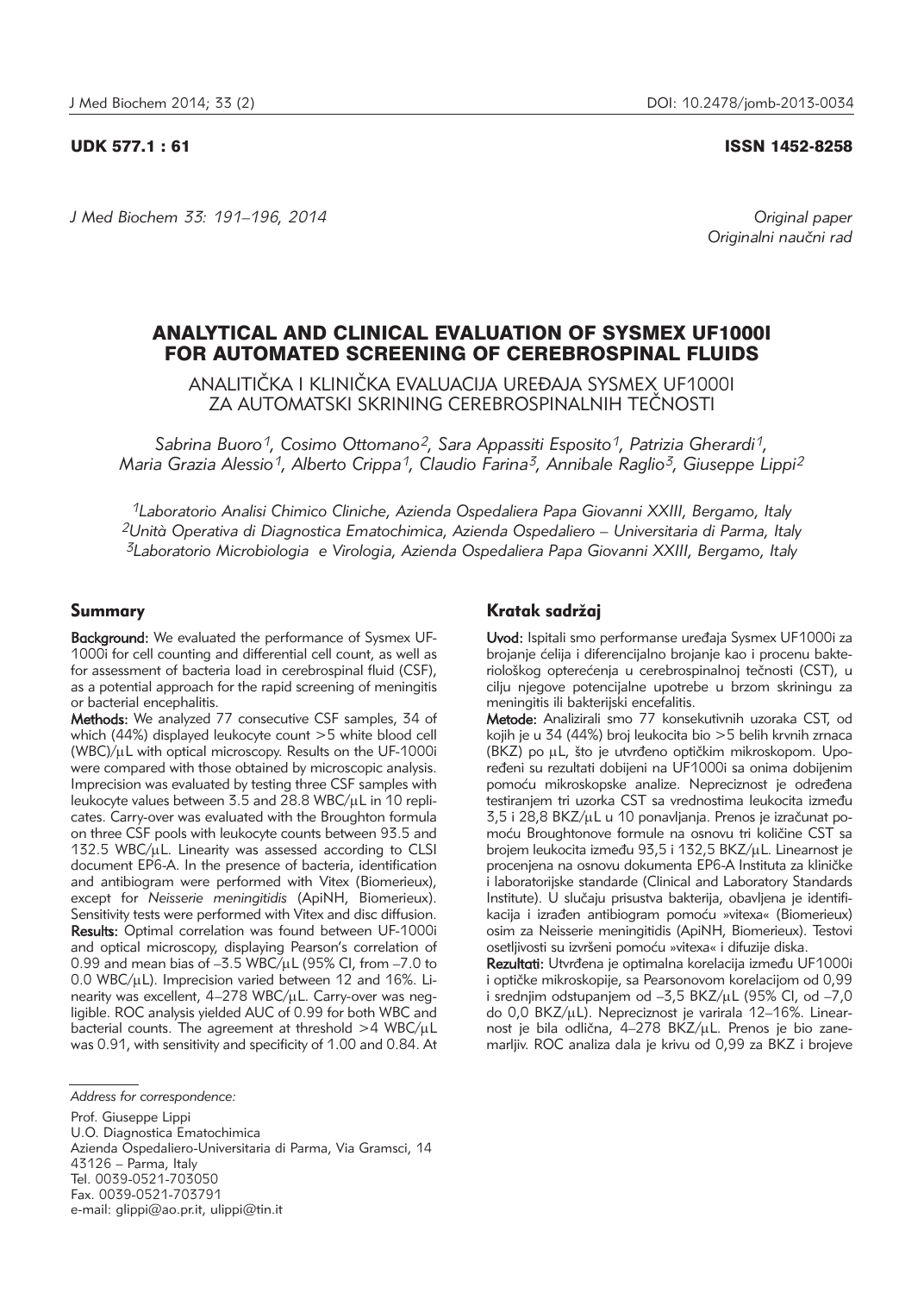≤19 bacteria/µL cut-off, accuracy was 0.98, sensitivity 1.00 and specificity 0.97.

Conclusions: According to these results, CSF screening with UF-1000i seems a reliable approach in terms of instrument performance, turnaround time and overall laboratory efficiency.

Keywords: cerebrospinal fluid, meningitis, automation, cytofluorimeter

#### Introduction

The laboratory assessment of cerebrospinal fluid (CSF) is a mainstay for diagnosis and follow-up of a large number of disorders of the central nervous system (CNS), including meningitis, infectious and noninfectious encephalitis, cancer, metastasization, carcinomatosis or meningeal lymphomatosis, subarachnoidal hemorrhage and other neurodegenerative disorders (1, 2). In urgent settings, the more useful tests for supporting the clinical decision making are indeed represented by cytometric analysis, macroscopic evaluation, measurement of proteins and the ratio between the concentration of glucose in serum and CSF (1–3).

The count and differential of cells eventually present in CSF are crucial for troubleshooting CNS disorders. In healthy conditions, the overall number of white blood cells (WBCs) in CSF is typically comprised between 0 and 27 cell/ $\mu$ L in neonates aged less than 1 month, between 0 and 7 cell/ $\mu$ L in children, and between 0 and 5 cell/ $\mu$ L in adults, respectively (2, 3), with a prevalence of mononuclear cells and polymorphonuclear leukocytes lower than 2%. Despite the inherent limitations (e.g., long turnaround time, low throughput, high inter-observer imprecision and need for specifically trained personnel), the gold standard for enumeration and classification of cellular elements in CSF is sill represented by optical microscopy (2, 4, 5). It is now undeniable that the possibility to automate this crucial step of diagnostic workout by using hemocytometers or cytofluorimeters normally designed for blood or urine analysis would generate a large number of analytical, organizational and clinical benefits, ultimately providing faster and more analytically robust results. Recent evidence suggests, however, that analytical sensitivity and imprecision of most laboratory hemocytometers at the diagnostic thresholds of  $<$ 7 WBC/ $\mu$ L in children and  $>$ 5 WBC/ $\mu$ L in adults are suboptimal, or even unacceptable (6–16). As regards urine cytofluorimeters, despite the globally acceptable analytical performance in terms of linearity, carry-over and bias with optical microscopy, these instruments also revealed notable problems of analytical sensitivity and low imprecision in the presence of leukocyte aggregates (14, 15).

The UF-1000i (Sysmex Co., Kobe, Japan; commercialized in our country by Dasit SpA, Cornaredo,

bakterija. Slaganje na pragu >4 BKZ/uL bilo je 0.91, uz osetljivost i specifičnost od 1,00 i 0,84. Uz cutoff vrednost od ≤19 bakterija/µL, tačnost je bila 0,98, osetljivost 1,00 a specifičnost 0,97.

Zaključak: Prema ovim rezultatima, skrining CST pomoću uređaja UF1000i deluje kao pouzdan metod u smislu performansi instrumenta, srednjeg vremena trajanja procesa i ukupne laboratorijske efikasnosti.

Ključne reči: cerebrospinalna tečnost, meningitis, automatizacija, citofluorimetar

Italy) is an automated urine cytofluorimeter that combines fluorescence flow cytometry with semi-conductor laser and hydrodynamic focusing conductometry for differentiating different cell populations. The instrument allows simultaneous enumeration and classification of urine cells (thus including WBC, erythrocytes, epithelial and small round cells), bacteria and mycetes, as well as the identification of cylinders. In a preliminary evaluation of UF-1000i in CSFs, Nanos and Delanghe showed good performance for differential diagnosis of viral, bacterial or fungal meningitis. The aim of this study was hence to evaluate the analytical and clinical performance of this cytofluorimeter for cell count and differential, as well as for assessing bacterial load in order to establish whether it may be a reliable perspective for initial screening of CSF in patients with meningitis or bacterial encephalitis.

#### Materials and Methods

The study was based on all consecutive CSFs of adult patients with suspected meningitis or encephalitis, that had been referred for routine diagnostics to the clinical chemistry laboratory of the general hospital of Bergamo, over one month. The samples, which were collected in sterile tubes containing no additives, included 23 specimens obtained from external ventricular drainage, 9 from reservoir and 45 from lumbar puncture. Results obtained on the UF-1000i according to manufacturer's specifications were compared with those of microscopic analysis by Person's correlation, Passing and Bablok regression and Bland-Altman plots. Optical microscopy was performed after cytocentrifugation of fresh samples in Nageotte chamber and staining with May-Grunwald-Giemsa reagent, in accord with current recommendations (3). Imprecision was assessed on ten replicates of three CSF samples enriched in leukocytes obtained from buffy coats of whole blood with WBC values comprised between 3.5 and 28.8 cell/ $\mu$ L. Carry-over was assessed on three CSF pools displaying leukocyte values between  $93.5$  and  $132.5$  WBC/ $\mu$ L, according to the protocol suggested by Broughton (17). Linearity was assessed according to CLSI document EP6-A (18). In the presence of bacteria, identification and antibiogram were performed with Vitex (Biomerieux, Hazelwood, MO, USA) except for Neisserie meningitidis (ApiNH, Biomerieux). Sensitivity tests were per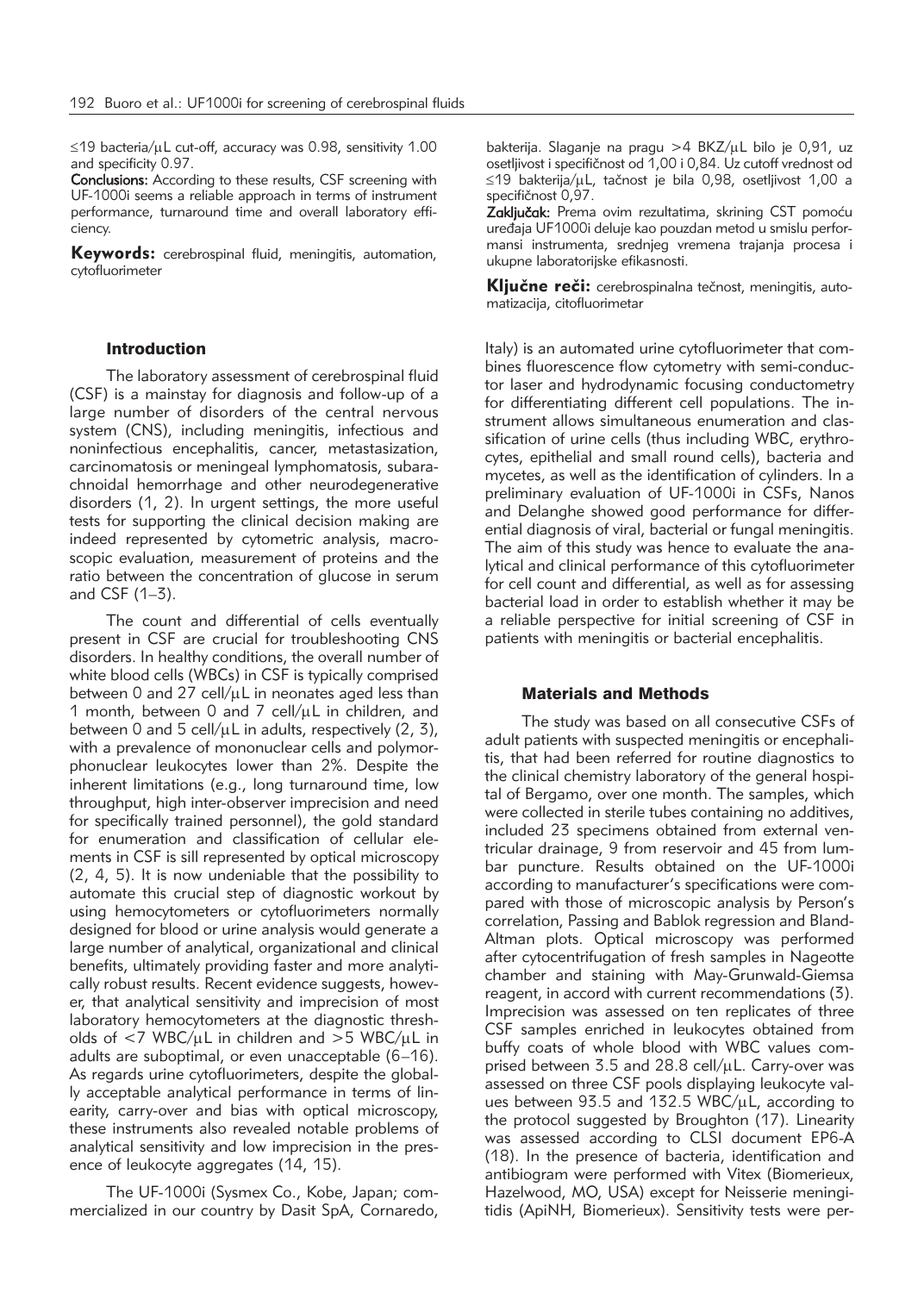formed with Vitex and disc diffusion. The diagnostic performance as compared with the gold standards (i.e., optical microscopy and Vitex) was assessed with receiver operating characteristics (ROC) curve analysis. The statistics was carried out with Analyse-it for Microsoft Excel (Analyse-it Software Ltd, Leeds, UK). The study was performed in accordance with the Declaration of Helsinki, under the terms of all relevant local legislation.

#### **Results**

Thirty-four of the 77 samples (44%) displayed an optical microscopy count of  $>5$  WBC/ $\mu$ L and were hence considered as positive for CNS infection according to CLSI guideline H56-A (3). An optimal correlation was found between the UF-1000i and optical microscopy, after excluding one sample due to an excessive number of cells (i.e., 9936 WBC/mL and 10011 WBC/mL with optical microscopy and flow cytometry, respectively), since this would have misleadingly biased the comparison analysis. In the whole set of samples, the Pearson's correlation was 0.99 (p<0.001), the Passing and Bablok regression was y=0.93+0.07, and the mean bias calculated with Bland-Altman plots was  $-3.5$  WBC/ $\mu$ L (95% CI, from  $-7.0$  to 0.0 WBC/uL) (*Figure 1A* and *1B*). In the 73 samples with a WBC count  $\langle$  150 WBC/ $\mu$ L, the Pearson's correlation was  $0.98$  ( $p < 0.001$ ), the Passing and Bablok regression was  $y=0.96+0.00$ , and the mean bias calculated with Bland-Altman plots was  $-0.8$  WBC/ $\mu$ L (95% CI, from  $-2.5$  to 0.8 WBC/mL) (*Figure 1C* and *1D*).

The Imprecision of UF-1000i varied between 12% in the sample with 28.8 WBC/ $\mu$ L to 16% in that with a very limited number of WBC (i.e., 3.5



Figure 1 Comparative analysis of white blood cell (WBC) count between optical microscopy and Sysmex UF-1000i. (A) Passing and Bablok regression and (B) Bland-Altman plot for all samples. (C) Passing and Bablok regression and (B) Bland-Altman plot for samples with <150 WBC/mL.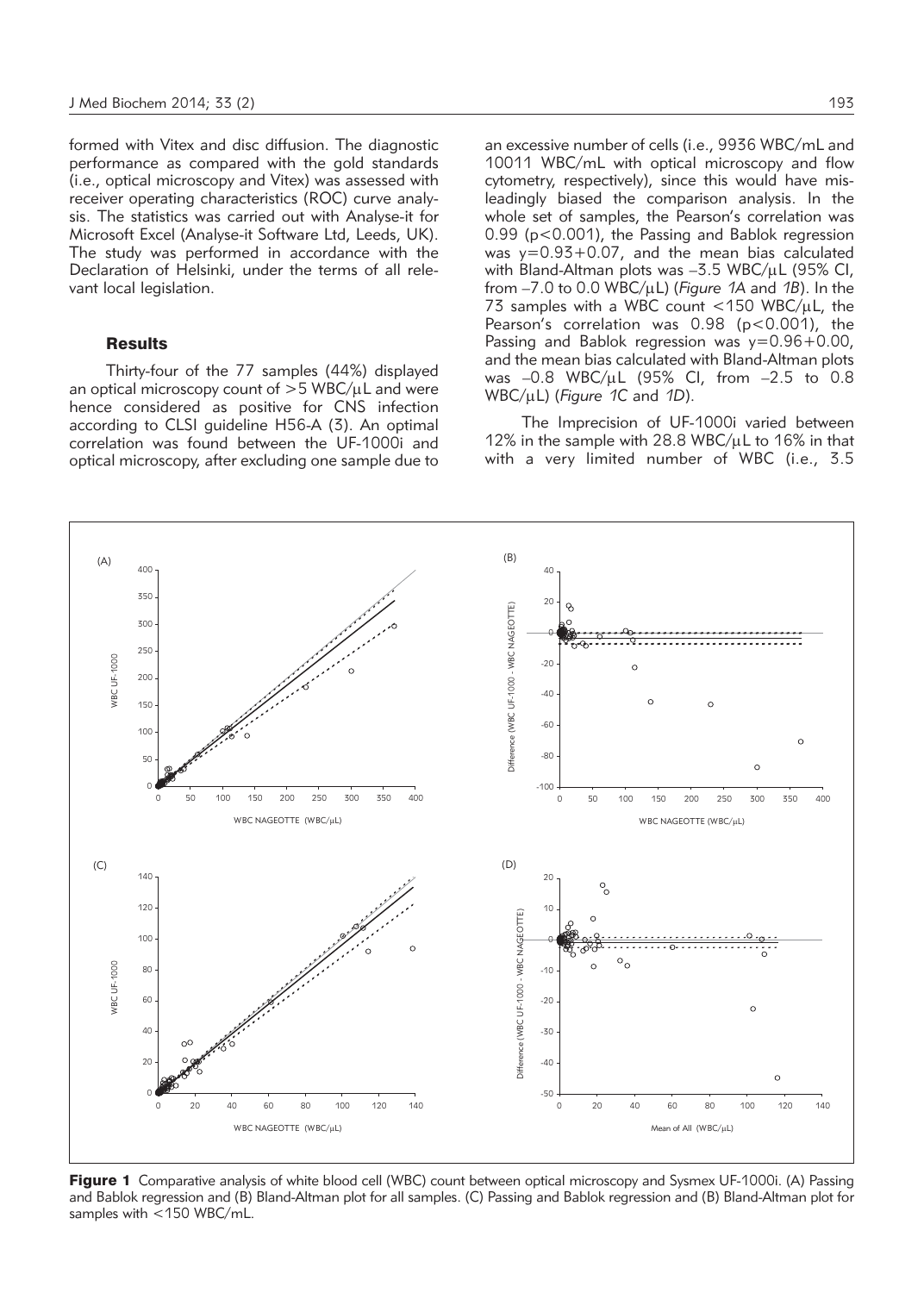WBC/µL) (*Table I*). Within-run imprecision was always lower that 20%, i.e., the threshold usually selected for defining the optimal analytical sensitivity of a laboratory measurement (9,19). The carry-over using pools with a high number of cells (i.e., between 93.5 and 132.5 WBC/ $\mu$ L) was negligible (i.e., <0.3%). Linearity performed according to CLSI document EP6-A (18) was excellent (i.e.,  $r=1.00$ ;  $p<0.001$ ) in the range between 4 and 278 WBC/ $\mu$ L.

The ROC curve analysis for WBC count yielded a remarkable area under the curve (AUC 0.99; p< 0.001) (*Figure 2*). The diagnostic agreement of UF-1000i with optical microscopy was 0.98 (p<0.001) at the diagnostic threshold of  $>5$  WBC/uL. The

Table I Imprecision (expressed as coefficient of variation, CV) of Sysmex UF-1000i for white blood cell (WBC) count in cerebrospinal fluid.

|          | n  | WBC/µL<br>(mean $\pm$ SD) | Cν  |
|----------|----|---------------------------|-----|
| Sample A | 10 | $3.5 \pm 0.6$             | 16% |
| Sample B | 10 | $18.1 \pm 2.8$            | 15% |
| Sample C | 10 | $28.8 \pm 5.4$            | 12% |

agreement at the diagnostic cut-off of  $>4$  WBC/ $\mu$ L on UF-1000i was 0.91, with sensitivity and specificity of 1.00 and 0.84.

Thirty-seven of the 42 CSFs (88%) for which cultural exams was performed were negative, whereas in the remaining 5 samples a positivity was found for coagulase-negative *Staphylococcus* (n=2), *Kleb siella pneumoniae* (n=1), *Serratia marcescens* (n=1) and *Enterococcus faecium* (n=1). In two out of these five samples, however, the bacterial load was very low  $(i.e., < 19$  bacteria/ $\mu$ L), the Gram staining was negative, so that they were considered as contaminated. Therefore, the samples were finally reclassified as 3 positive and 39 negative. At a cut-off of 19 bacte $ria/µ$ L, the diagnostic accuracy of UF-1000i was 0.98, displaying an area under the ROC curve of 0.99 (95% CI, 0.97–1.00; p<0.001), a sensitivity of 1.00 and a specificity of 0.97.

# **Discussion**

The automation of several steps in laboratory diagnostics carries a kaleidoscope of technical, organizational and clinical advantages (21). The gold standards for WBC enumeration and identification of



Figure 2 Receiver Operating Characteristic (ROC) curve analysis of white blood cell (WBC) count between optical microscopy and Sysmex UF-1000i.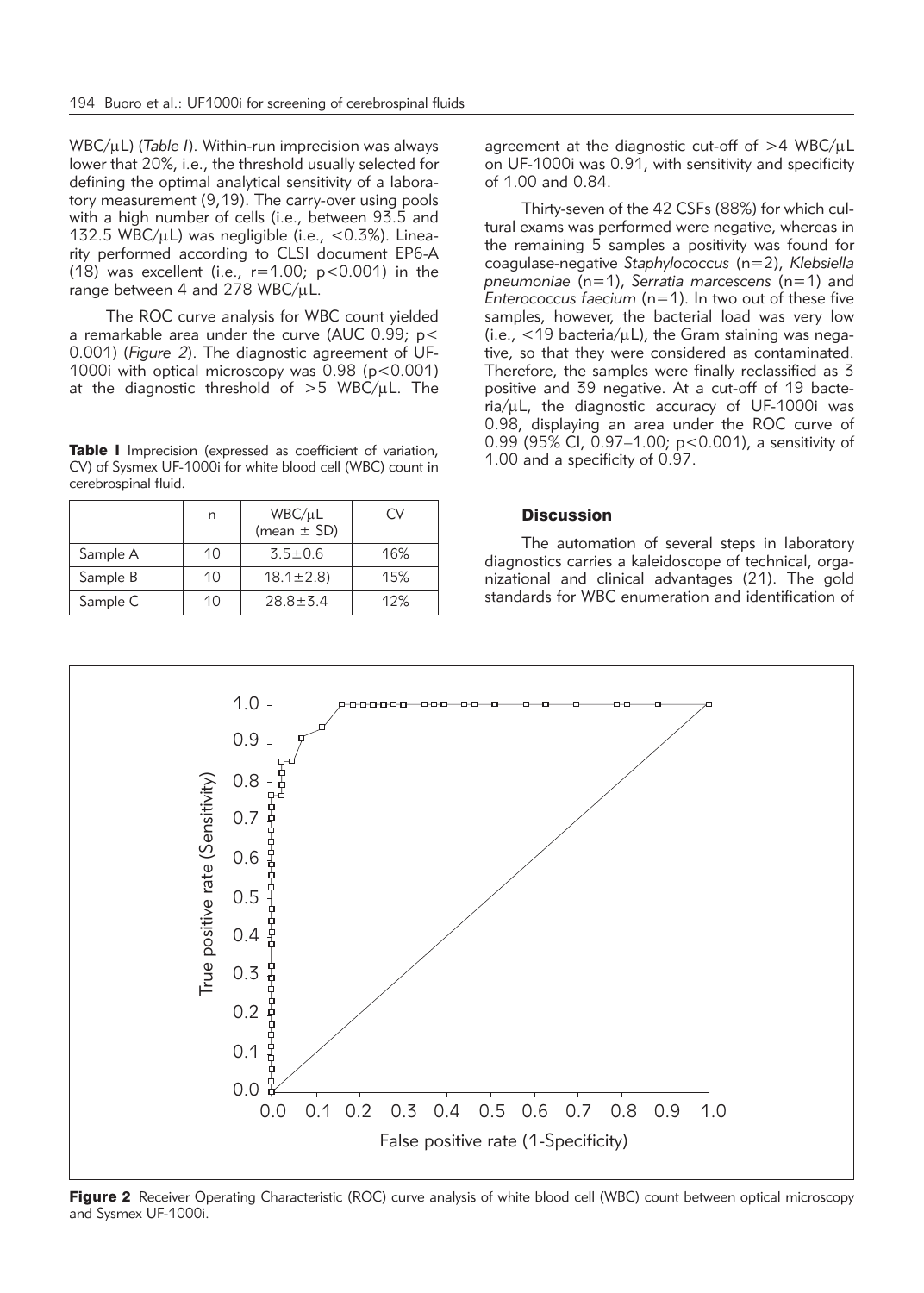both bacterial meningitis and encephalitis are currently represented by optical microscopy and cultural examination of CSF (1–3). These techniques are inherently cumbersome, require trained personnel and are plagued by suboptimal analytical performance, especially by the large inter-observed agreement that typically characterizes cell count and classification in biological fluids. An appealing alternative for increasing the efficiency and accuracy of CSF analysis is hence represented by the use of conventional hemocytometers and cytofluorimeters, which have been originally developed and commercialized for blood and urine analyses. Previous studies have shown that this approach has some drawbacks, since the analytical sensitivity of most hematological analyzers seems unsuitable for enumeration of a modest number of cells in biological fluids (6–16), whereas urine cytofluorimeters showed unacceptable error rates at counts less than  $50/\mu$ L (i.e., the vast majority of specimens) (15), thus raising serious doubts as to whether this type of instrumentation would be really effective to improve laboratory efficiency.

It is hence noteworthy that the results of the present study confirm those previously reported in another article using the same instrumentation (16), and show that the UF-1000i is indeed an appealing perspective for rapid screening of CSFs in patients with suspected CNS infections. The correlation stud-

#### References

- 1. De Luca GC, Bartleson JD. When and how to investigate the patient with headache. Semin Neurol 2010; 30: 131–44.
- 2. Fitch MT, Abrahamian FM, Moran GJ, Talan DA. Emergency department management of meningitis and encephalitis. Infect Dis Clin North Am 2008; 22: 33-52.
- 3. Clinical and Laboratory Standards Institute. Body Fluid Analysis for Cellular Composition; Approved Guideline. CLSI document H56-A. Wayne, PA, 2006.
- 4. Mahieu S, Vertessen F, Van der Planken M. Evaluation of ADVIA 120 CSF assay (Bayer) vs. chamber counting of cerebrospinal fluid specimens. Clin Lab Haematol 2004; 26: 195–9.
- 5. Aune MW, Becker JL, Brugnara C, Canfield W, Dorfman DM, Fiehn W, Fischer G, Fitzpatrick P, Flaming TH, Henriksen HK, Kunicka JE, Lackner KJ, Minchello E, Mullenix PA, Myers M, Petersen A, Ternstrom W, Wilson SJ. Automated flow cytometric analysis of blood cells in cerebrospinal fluid: analytic performance. Am J Clin Pathol 2004; 121: 690–700.
- 6. Zur B, Eichhorn L, Albers E, Stoffel-Wagner B. Evaluation of 2 hematology analyzers in body fluid mode versus flow cytometry immunophenotyping of mainly neurosurgical cerebrospinal fluid samples. J Neurol Surg A Cent Eur Neurosurg 2012; 73: 93–8.

ies with optical microscopy revealed a substantial agreement of measures, much greater than that observed by Nanos and Delanghe (i.e., r=0.99 versus r=0.73), with a rather limited or even negligible bias, especially in samples with WBC  $<$ 150/ $\mu$ L. The diagnostic performance was also optimal, showing an AUC of 0.99, a sensitivity of 1.00 and a specificity of  $0.84$  at a diagnostic cut-off of 4 WBC/ $\mu$ L. At variance with the study of Nanos and Delanghe, we also showed that the WBC count with the UF-1000i in CSF is characterized by acceptable within-run imprecision (always lower than 20%), extended linearity (up to  $278$  WBC/ $\mu$ L) and virtually absent carry-over (less than 0.3%). The good performance for bacterial load assessment is another important and innovative finding of this study, wherein the UF-1000i displayed an AUC of 0.99, a sensitivity of 1.00 and a specificity of 0.97 at a threshold of 19 bacteria/ $\mu$ L. It is thus likely that the UF-1000i may be reliably used for the routine screening of bacterial load in CSFs, as already suggested for the screening of urinary tract infections (22, 23).

## Conflict of interest statement

The authors stated that there are no conflicts of interest regarding the publication of this article.

- 7. Zimmermann M, Ruprecht K, Kainzinger F, Heppner FL, Weimann A. Automated vs. manual cerebrospinal fluid cell counts: a work and cost analysis comparing the Sysmex XE-5000 and the Fuchs-Rosenthal manual counting chamber. Int J Lab Hematol 2011; 33: 629–37.
- 8. Fleming C, Brouwer R, Lindemans J, de Jonge R. Improved software on the Sysmex XE-5000 BF mode for counting leukocytes in cerebrospinal fluid. Clin Chem Lab Med 2012 Oct 5;0(0): 1–3. doi: 10.1515/cclm-2012–0461. [Epub ahead of print]
- 9. De Jonge R, Brouwer R, de Graaf MT, Luitwieler RL, Fleming C, de Frankrijker-Merkestijn M, Sillevis Smitt PA, Boonstra JG, Lindemans J. Evaluation of the new body fluid mode on the Sysmex XE-5000 for counting leukocytes and erythrocytes in cerebrospinal fluid and other body fluids. Clin Chem Lab Med 2010; 48: 665–75.
- 10. Paris A, Nhan T, Cornet E, Perol JP, Malet M, Troussard X. Performance evaluation of the body fluid mode on the platform Sysmex XE-5000 series automated hematology analyzer. Int J Lab Hematol 2010; 32: 539–47.
- 11. Perné A, Hainfellner JA, Womastek I, Haushofer A, Szekeres T, Schwarzinger I. Performance evaluation of the Sysmex XE-5000 hematology analyzer for white blood cell analysis in cerebrospinal fluid. Arch Pathol Lab Med 2012; 136: 194–8.